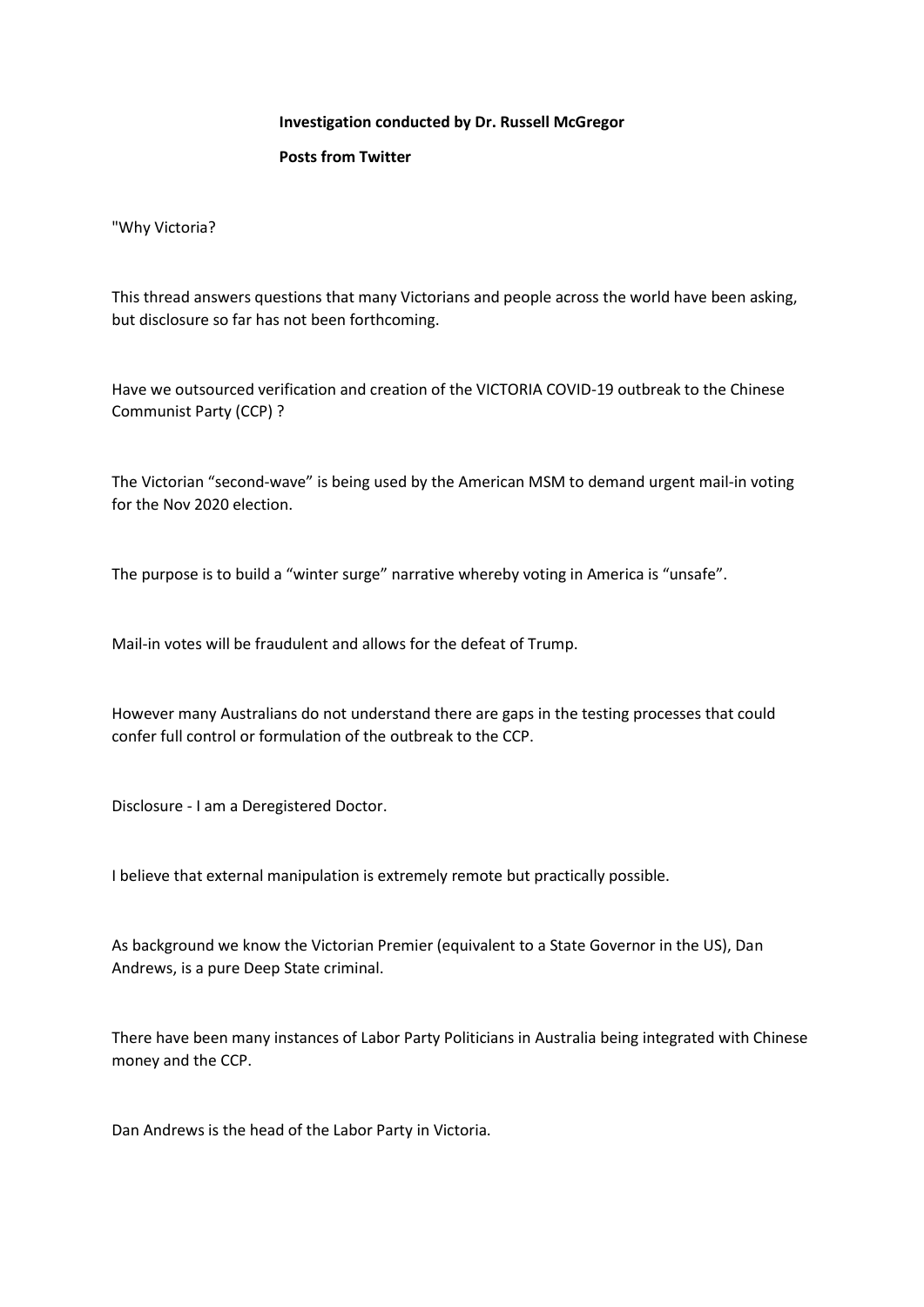Very important to note is that we have had mass importation of Chinese testing kits selectively into Victoria.

These testing kits use RT-PCR technology.

(Reverse Transcriptase - Polymerase Chain Reaction) testing kits.

Who makes these kits?

The kits are made by the: Beijing Genomics Institute (BGI)

I will say this again.

Essentially ONLY Victoria has imported these Chinese kits.

The other states rejected BGI and said they had capacity to ramp up production of Aussie kits.

The BGI kits were sourced by MINDEROO, an Australian company, with a long history of deals with China.

The Health Minister made a unilateral decision to get these kits DESPITE objection by the relevant body, PTA (Pathology Technology Australia).

PTA filed an audit saying there was "more than enough technology in the field".

No tenders were made and the decision was to EXCLUDE Australian companies.

No transparent reasons were given.

Capacity to ramp up production existed.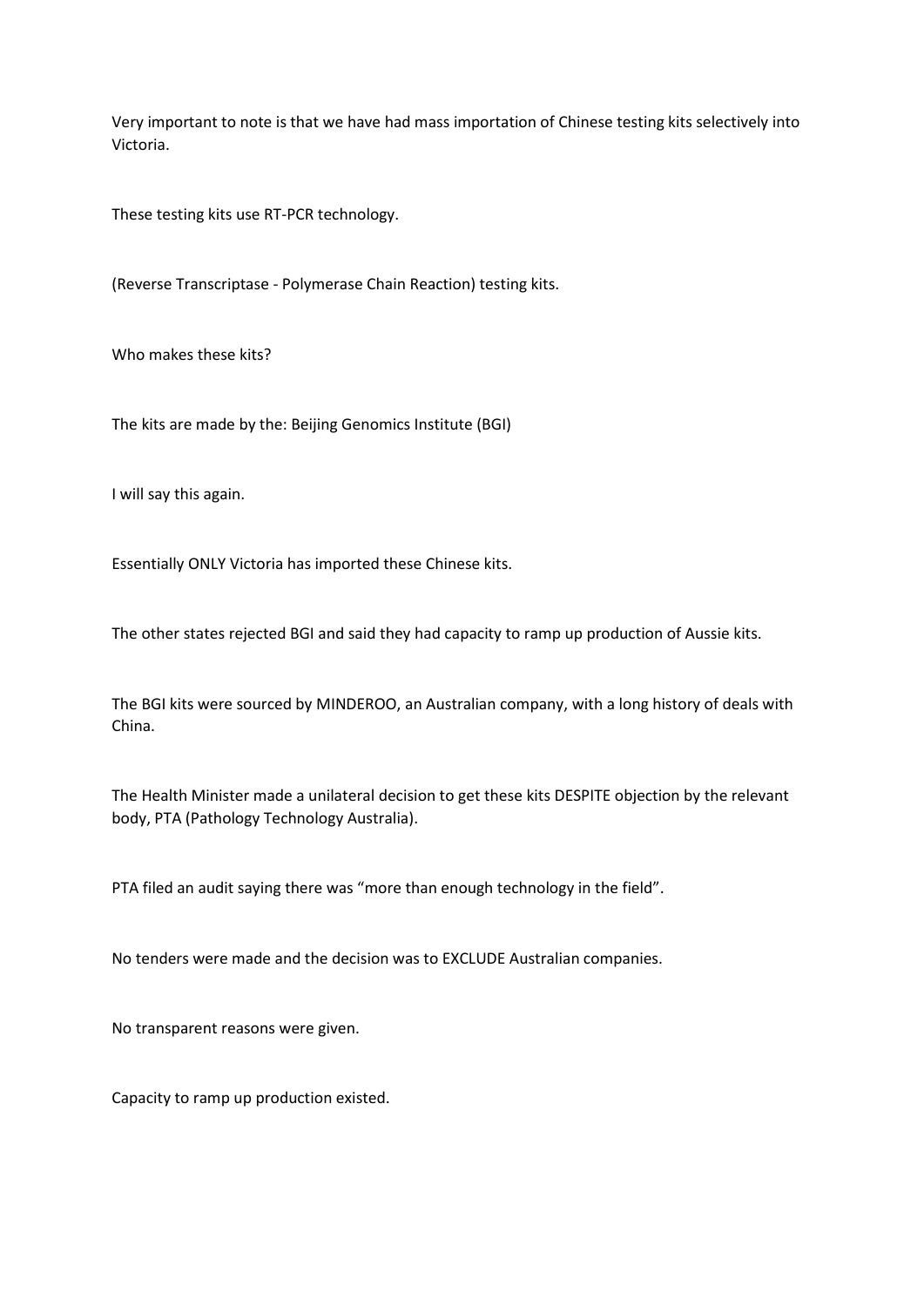The TGA (Therapeutic Goods Administration) made a special legal exemption to grant BGI fast-track access to the Australian market.

The TGA is equivalent to the American FDA.

So MINDEROO procured 10 million test kits from BGI in April !

How on earth did they know Victoria wouldn't need them ?

Only 500,000 were required by May in all of Australia.

The cost for 10 million was A\$189 (\$US136) million.

There were also BGI Proprietary platforms/machines/reagents supplied to "read" the results.

MINDEROO got an extra \$320 (US\$230) million from the Australian Government for procurement.

MINDEROO is a virulent Deep State Trump-hating company.

Pathologically so.

This particular deal made massive profits for BGI - all paid for by Australian taxpayers.

The BGI testing kits were flown into Tullamarine Airport (Melbourne) on Chinese Airlines for delivery to Private Pathology Practices in Victoria.

They have been brought in batches, at intervals, since mid-May - just before the Victorian outbreak began.

The Australian Strategic Policy Institute (ASPI) has written reports that BGI is a National Security Threat.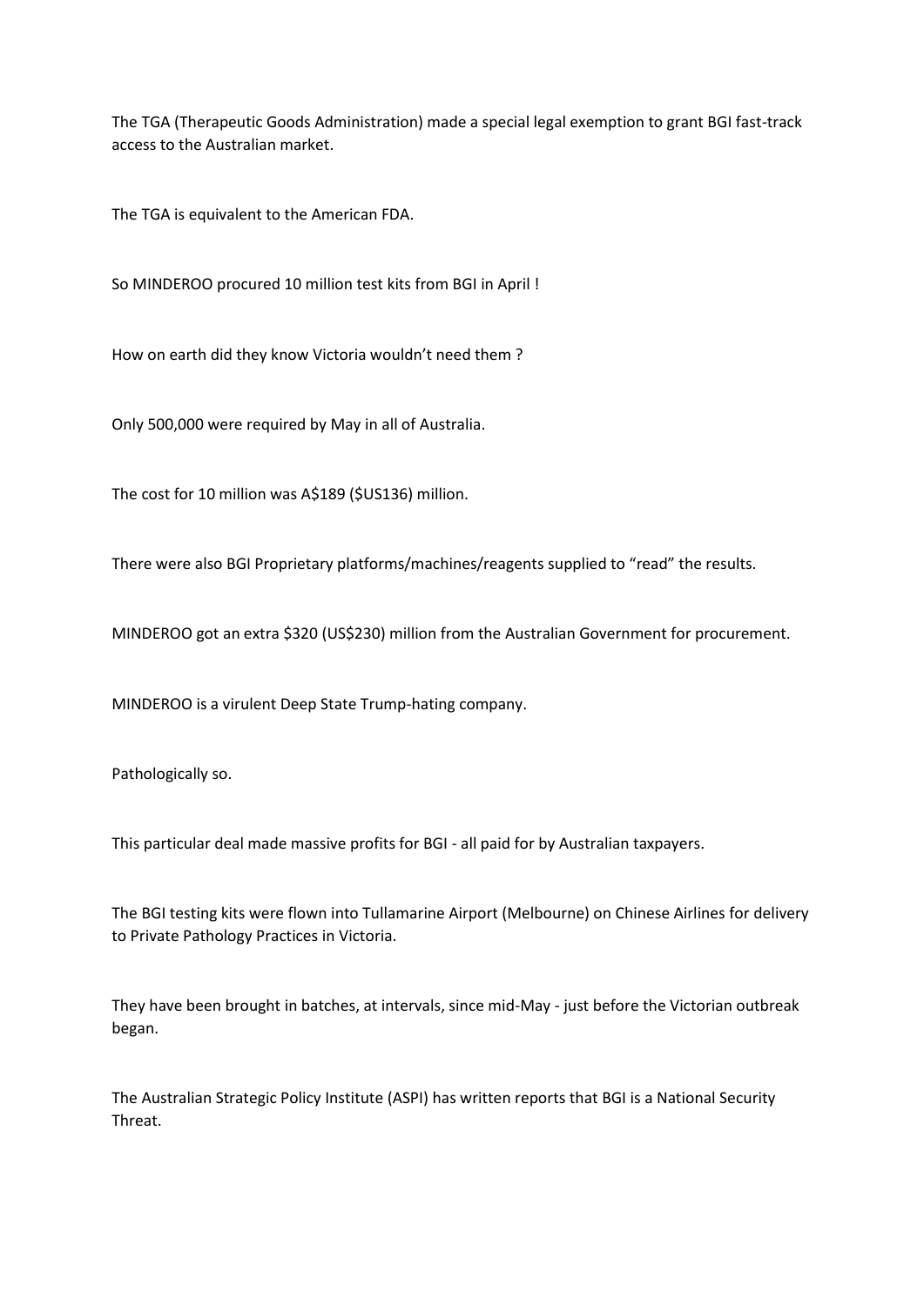BGI has been accused of being an arm of the CCP and building a Genetic database of Western Populations as well as non-Han ethnic Populations.

This is ostensibly for genetic offensive weapons programs.

BGI has been building this database in Wuhan.

<https://www.aspi.org.au/report/genomic-surveillance>

BGI is heavily integrated into elite American Universities.

Chinese money is used for Intellectual Property (IP) and Genetic theft.

There is no question that BGI was created/subsidised and controlled by the CCP to weaponise genetics for China.

BGI test kits were banned from California by the CIA as they were deemed a security threat.

ASIO/ASIS (pure Deep State organisations) have allowed BGI to operate unhindered in Australia.

They authorised the BGI RT-PCR test kits to replace the existing Aussie kits.

So how could the CCP potentially "create" the Victorian outbreak ?

It all comes down to false-positives !

A false-positive occurs when someone is tested for SARS-CoV-2 (COVID-19) and returns a positive test but is actually virus free.

They are normal but the test says they are not.

False-positives are measured by the Specificity of the tests.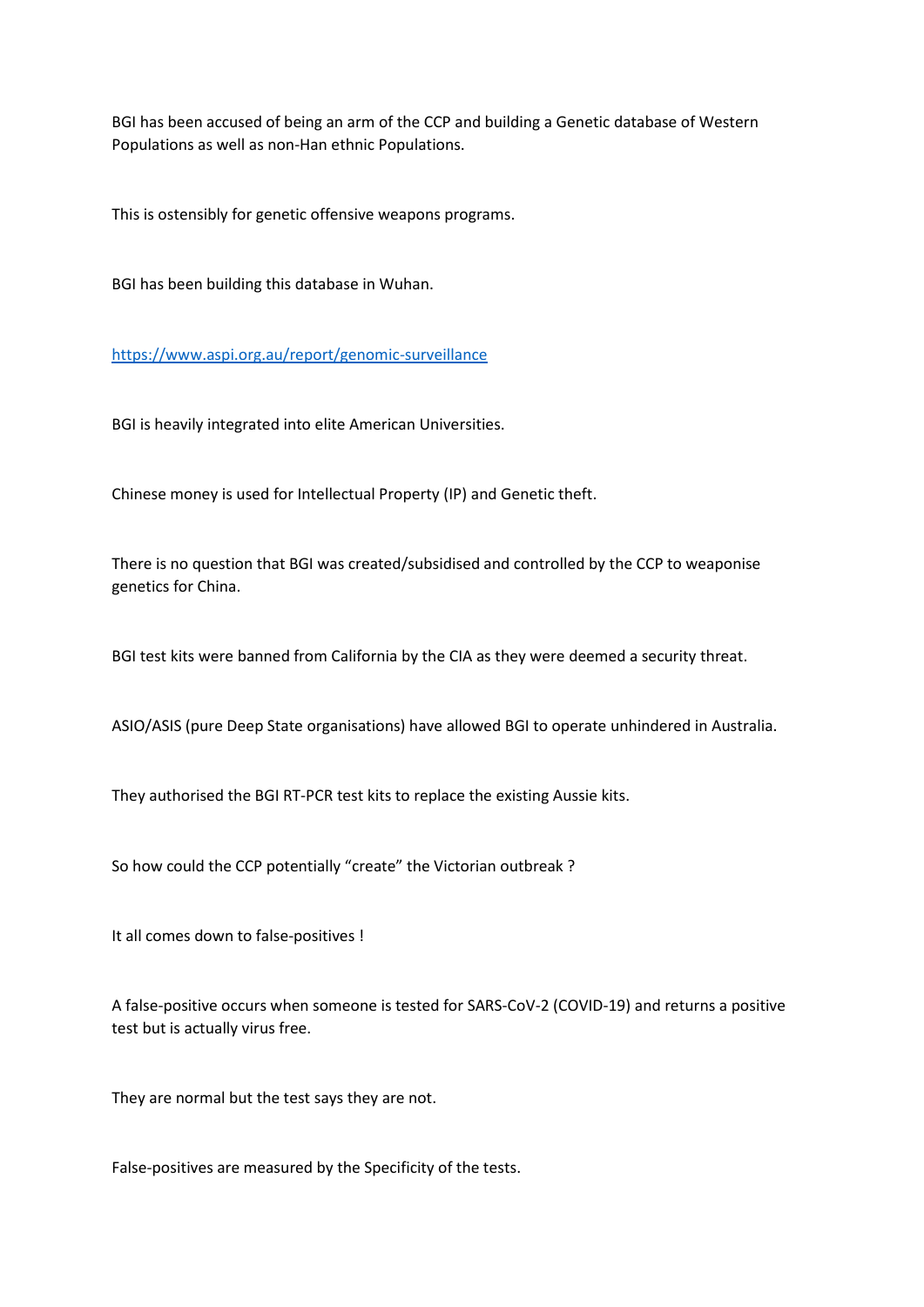If a test is 100% Specific then no false-positives occur.

In other words every positive test is correct.

No testing kit ever has 100% Specificity under clinical conditions.

So by corollary if a test is NOT 100% Specific THEN you will get false-positives and hence people being told they have COVID-19 when they don't.

Theoretically if the Specificity is low (say arbitrarily <98%) then the outbreak could build and continue forever - so long as testing continues.

Thus TEST TEST TEST creates never ending false-positives even IF the virus has actually disappeared !

Contract tracing of false-positive people creates more testing and more false-positives.

Indeed for this very reason RT-PCR was NEVER intended (by the inventors) to be a population screening test.

RT-PCR was only meant be used on selected patients with a high "index of suspicion".

Nevertheless it has been rolled out essentially as a population screen.

So why would this "create" an outbreak and deaths ?

As you know most deaths have occurred in Nursing Homes.

Sadly 40% of new admissions to Nursing Homes die within 9 months.

The normal mortality rate in Nursing Homes is of course very high.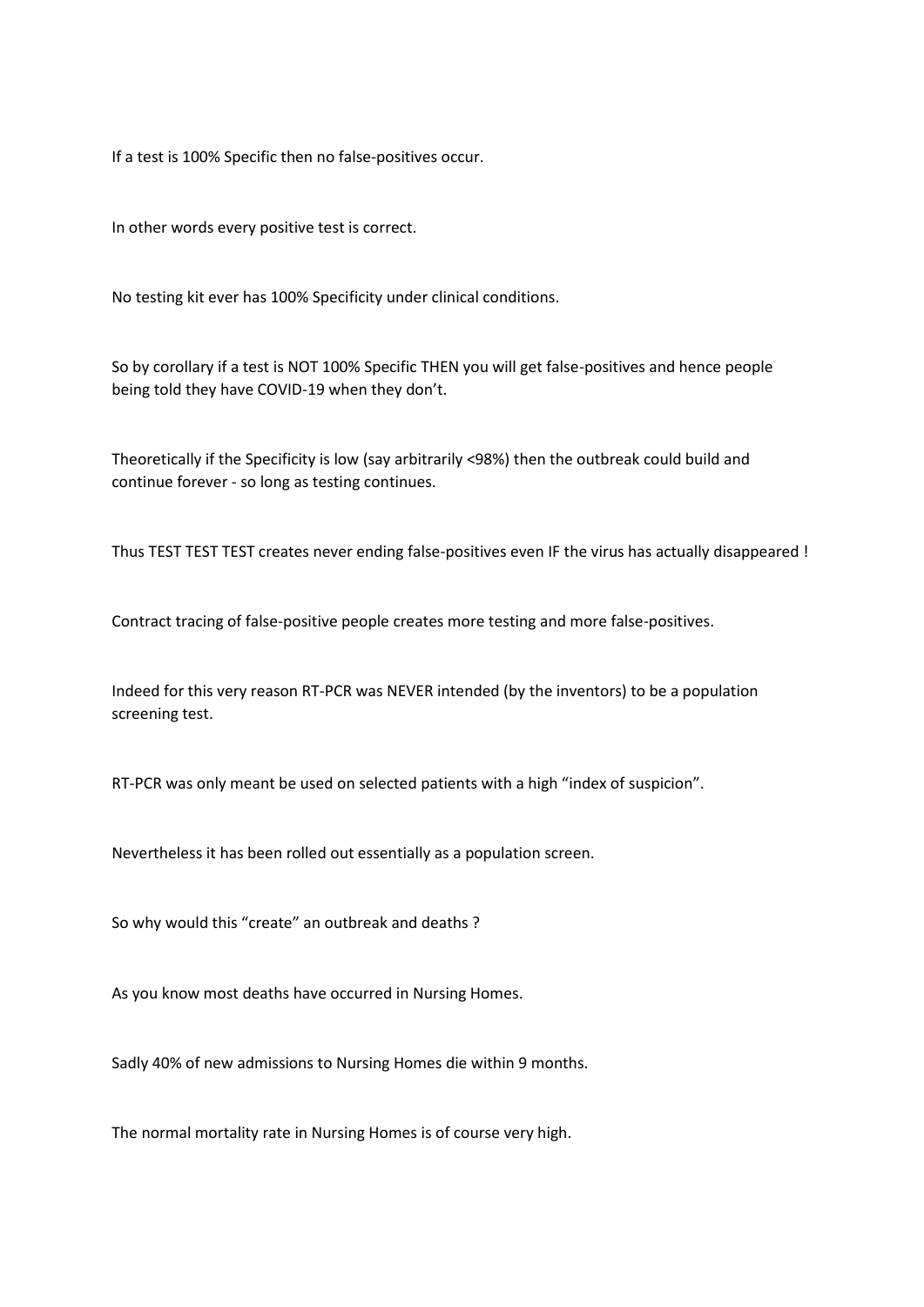So if you mass screen Nursing Home patients with a low "index of suspicion", which is currently occurring in Victoria, then many will be labelled as COVID-19 when they didn't have it.

Obviously many of these false-positive patients will die.

This happens in Nursing Homes.

Hence the daily hype of COVID-19 deaths and positive tests could be a fraud IF the test kits have low Specificity.

Get it ?

So let's have a hard look at the BGL test kits in Australia.

As far as I am aware NOBODY has questioned them !

There are some serious gaps in these tests that we MUST seriously ponder and hypothesise.

However before I get to these gaps I must do some Medfagging so you understand the process of how false-positives can occur with RT-PCR test kits.

Please bear with me before I get to the important stuff !

False-positives can occur due to:

i) Collection from the wrong patient - mislabeling

ii) Transcription mistakes - wrong result/data entry by the Lab Scientist

iii) Incorrect interpretation of the results by the Lab Scientist

iv) Contamination of primary specimen

v) Contamination of reagents in the kit by amplicon (piece of RNA used in testing process)

vi) Contamination by control standard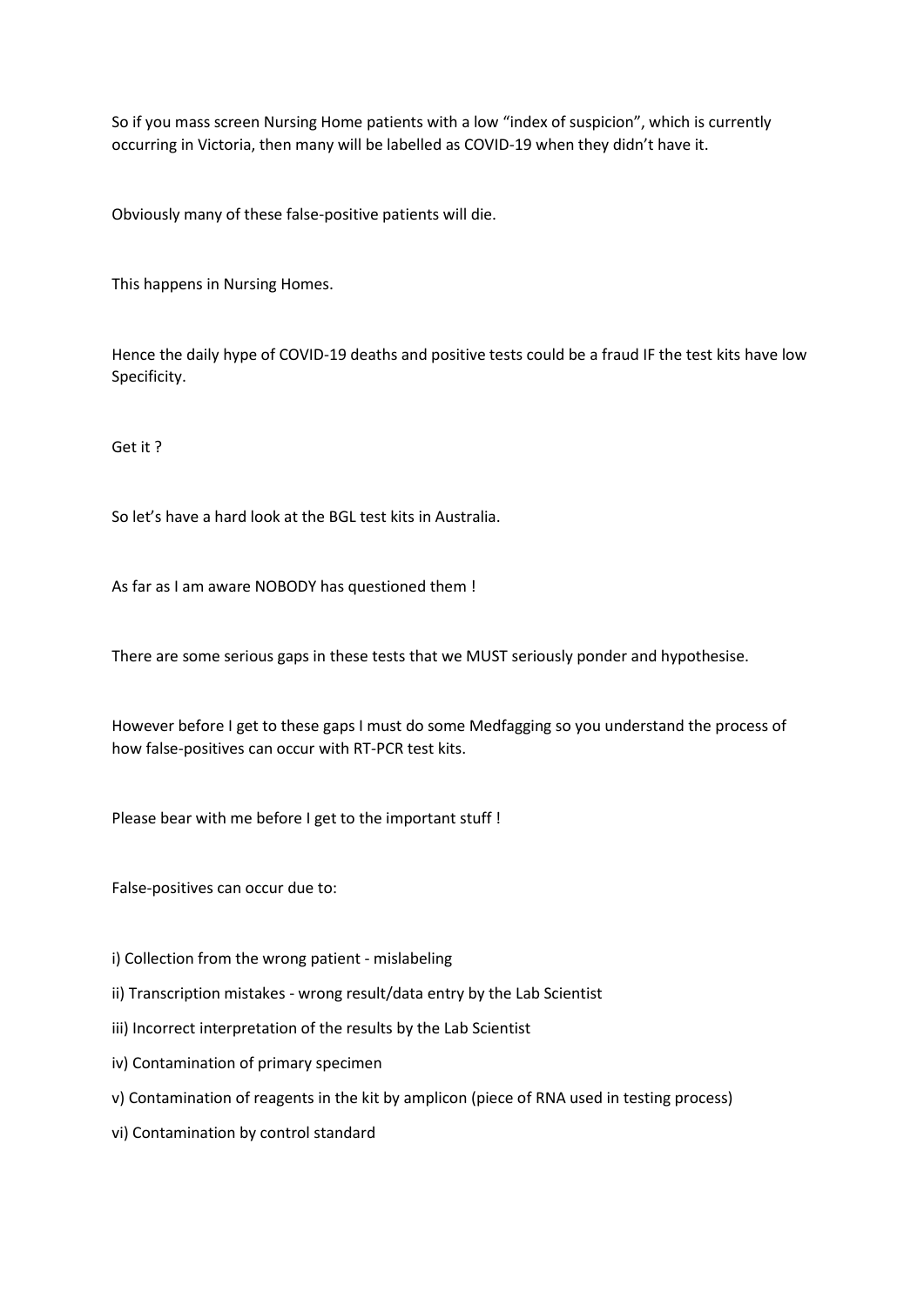vii) Self-priming by amplification of non-specific PCR products from multiple cycling above the Cycling threshold (Ct)

viii) Non-target genetic material cross-reactivity

So let's focus on the last one.

Maybe you've heard of people being worried COVID-19 testing may cross-react with the common cold, influenza or other pneumonia's ?

This is a very valid concern.

The test kits use things called primers and probes.

These are designed by the manufacturer to attach to parts of the target virus (SARS-CoV-2).

Many different primers/probes could be used to get the job done.

Many are essentially a mirror image of an interval or portion of the target section of RNA to be identified.

You do NOT want to choose primers/probes which also attach and identify other viruses (such as the common cold of which 15% are coronaviruses).

Obviously if this happens you'll be identifying the WRONG virus and will be getting a false-positive result.

So choosing the right primer/probe is CRITICAL to prevent cross-reactivity and identify the CORRECT virus.

So which primers/probes are being used by the Beijing Genomics Institute (BGI) in their Victorian test kits ?

WE DON'T KNOW !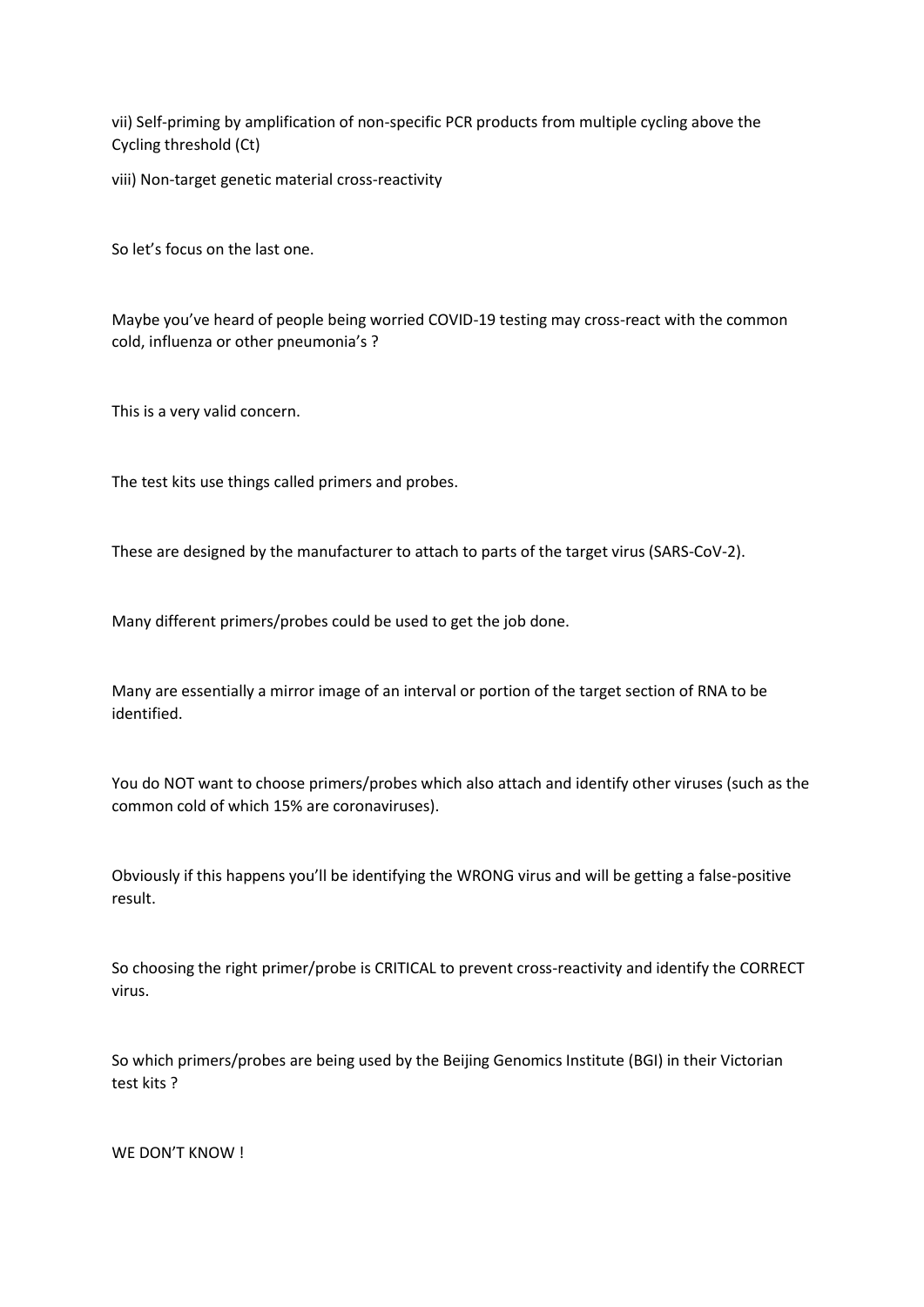This is being kept SECRET by BGI !

If we knew the primers/probes we could input the nucleotide sequences into BLAST or FASTA to find the EXACT cross-reactivity to other viruses.

Thus we would be able to ascertain the robustness of the testing kits.

## <https://www.ncbi.nlm.nih.gov/guide/howto/design-pcr-primers/>

BLAST is a database of the genetic sequences of pathogens held by the NCBI (National Center for Biotechnology Information).

If we knew the primers/probes we would 100% know the cross-reactivity and have FULL confidence in the test kits - assuming no cross-reactivity found.

Why did the Australian/Victorian Government allow a CCP manufacturer to provide primers/probes that Australia can not identify ?

This is a National Security issue for a virus which has DESTROYED our economy !

So let's play Devils Advocate and consider how the CCP could "create" an outbreak in Victoria ?

Note - remember the outbreak is only occurring in Victoria where the BGL testing kits/platforms/machines/reagents are almost only being used.

All other states have minimal positive cases and deaths without these kits.

Indeed the Sensitivity of the Aussie kits were almost 100% (say 99.9% in NSW) - calculated by the very low (true or false) positive rates and large number of tests).

It's very simple.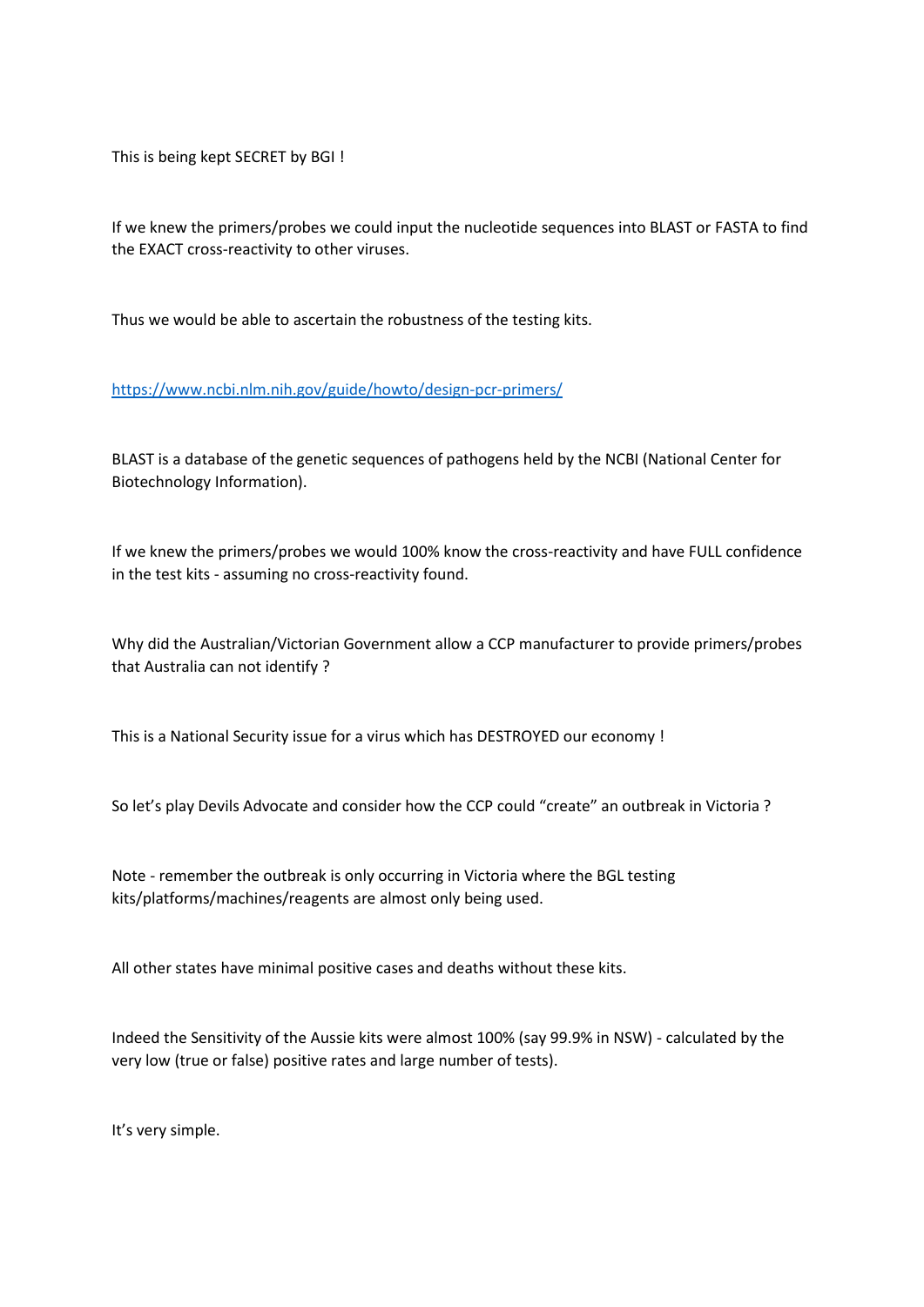All the CCP would need to do would be to send batches of kits with different/dodgy primers/probes.

They could seed say 5% of their kits in a batch with subtlety different randomised primers/probes and nobody would be the wiser - it's all a secret anyways.

So then just use these dodgy testing kits on Nursing Home patients and any that die WITH a falsepositive test will be construed as having died OF the virus.

Indeed the CCP could accelerate or decelerate the outbreak simply by the proportion of dodgy primers/probes/reagents in each batch of kits !

Look, I'm not saying this is happening.

I believe it is not !

It is only a remote possibility.

However we have outsourced validation of the VICTORIAN outbreak to the CCP for NO logical reason !

This is a matter of National Security with immense social and economic sequelae.

So in effect we have:

Accidental abhorrent false-positives

Deliberate abhorrent false-positives

Do NOT look for these terms in medical text books - I just pulled them out of my left nasal fossae 5 minutes ago !

Combined they are known as the "McGregor Principle".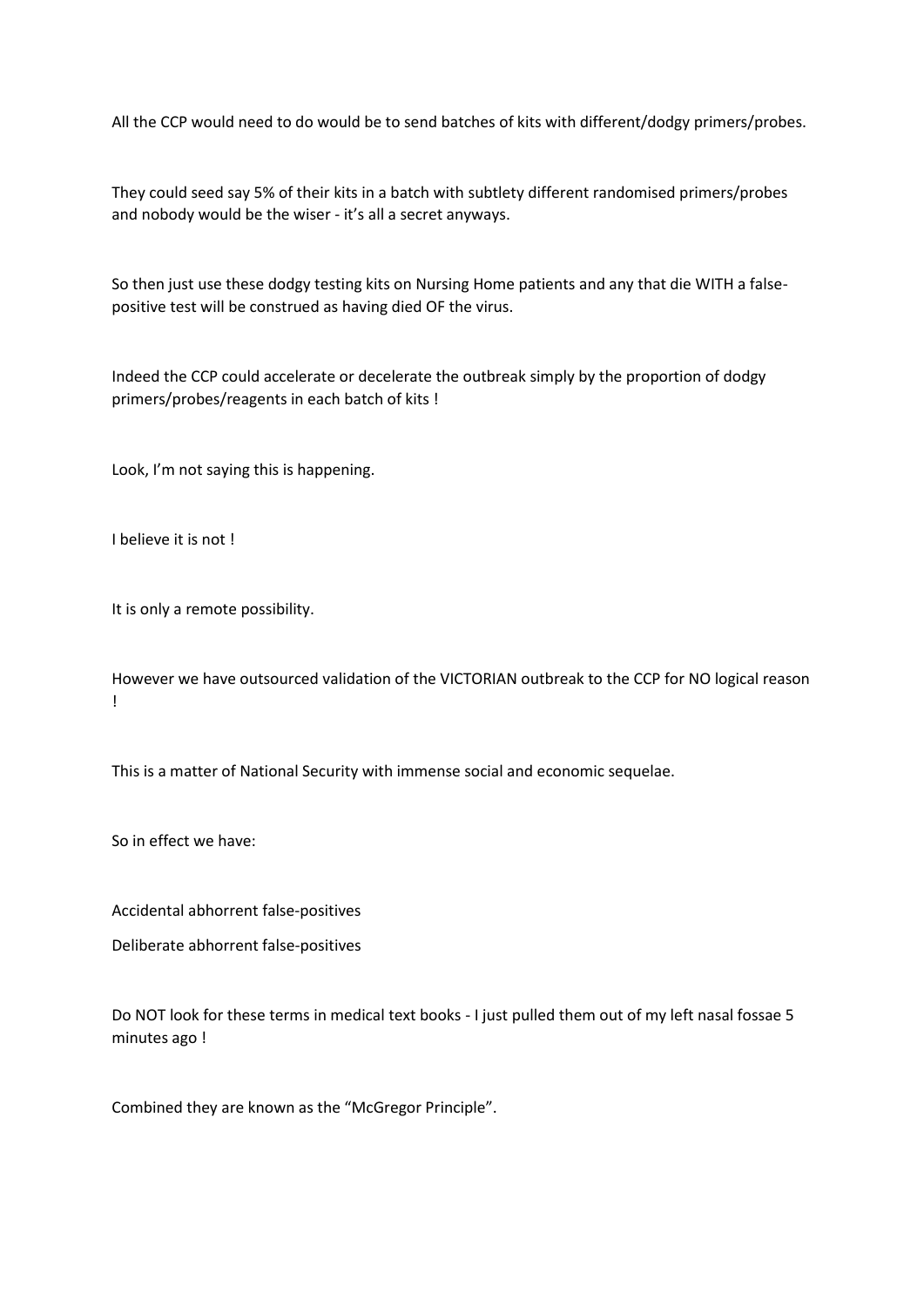Even the BGI software could be externally "hacked" to swing results any which way - like American voting machines.

Furthermore at any stage of the pre-analytical, analytical, post-analytical processes the CCP could inject Yuan backed Human Intelligence (HUMINT) to garner a desired outcome.

So what has been done by way of transparency ?

The Doherty Institute in Melbourne has done a post-market validation study of the BGI kits.

Importantly this study was done on select BGI kits in April before the mass importation of kits in mid-May.

What did the study find ?

It found a difference in Specificity (with some as low as 97.5% - even excluding pre-analytical errors) between batches (lots) of the BGL kits.

https://www.health.gov.au/…/post[-market-validation-of-the-](https://www.health.gov.au/…/post-market-validation-of-the-b…)b…

You would think this would be a Red Flag !

Nope - they recommended the BGL kits saying it was within parameters.

No explanation was given for the poor Specificity of certain (batches) lots but I assume they thought it was due to reagent amplicons.

Importantly; they have not done ANY more QUALITY CONTROL studies on the new mass batches of test kits/reagents which BGI has supplied since May !

Unbelievable !

No more QUALITY CONTROL of BGI against Gold Standard Australian Control tests !